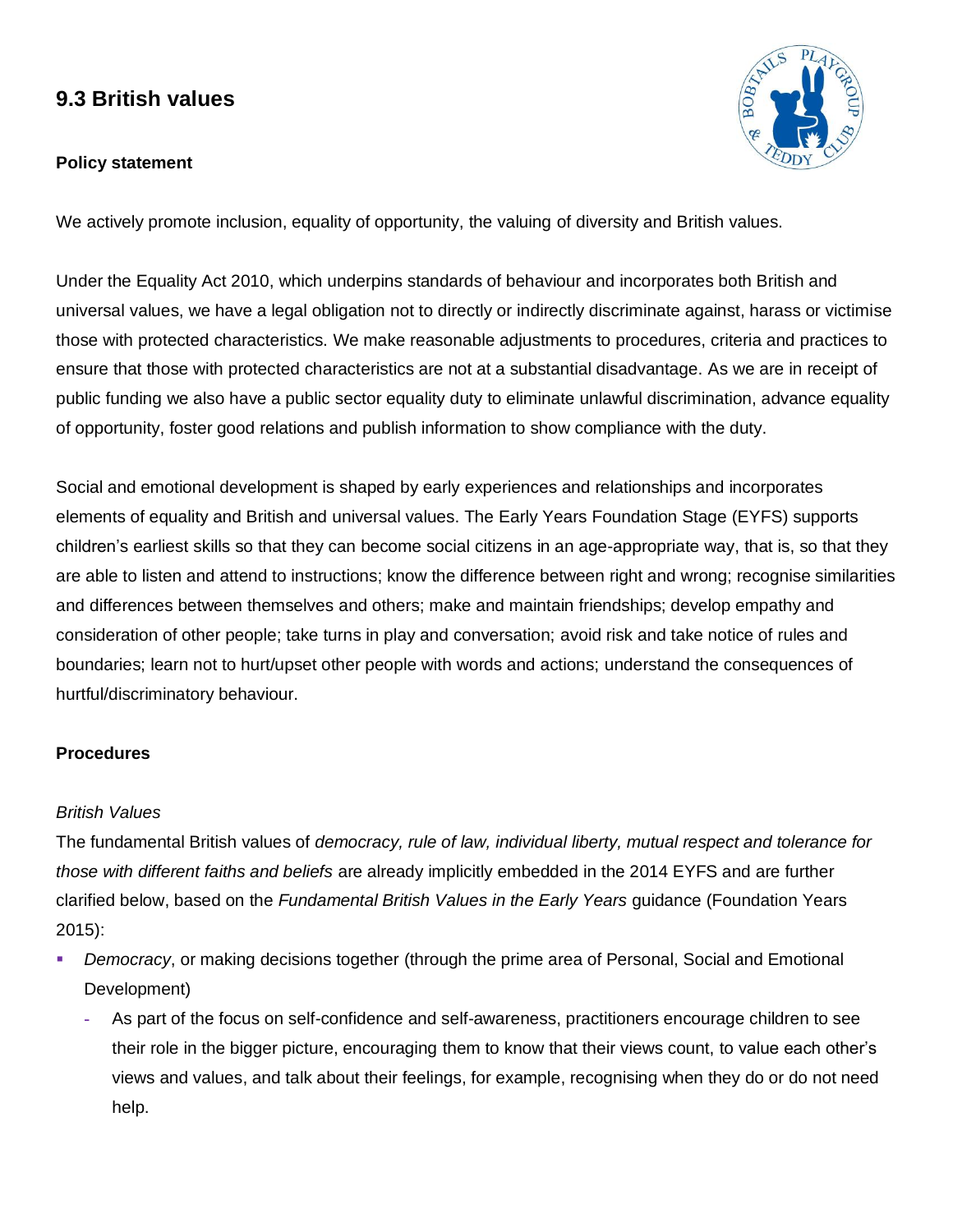- **-** Practitioners support the decisions that children make and provide activities that involve turn-taking, sharing and collaboration. Children are given opportunities to develop enquiring minds in an atmosphere where questions are valued.
- *Rule of law*, or understanding that rules matter (through the prime area of Personal, Social and Emotional Development)
	- **-** Practitioners ensure that children understand their own and others' behaviour and its consequence.
	- **-** Practitioners collaborate with children to create rules and the codes of behaviour, for example, the rules about tidying up, and ensure that all children understand rules apply to everyone.
- *Individual liberty***, or** freedom for all (through the prime areas of Personal, Social and Emotional Development, and Understanding the World)
	- **-** Children should develop a positive sense of themselves. Staff provide opportunities for children to develop their self-knowledge, self-esteem and increase their confidence in their own abilities, for example through allowing children to take risks on an obstacle course, mixing colours, talking about their experiences and learning.
	- **-** Practitioners encourage a range of experiences that allow children to explore the language of feelings and responsibility, reflect on their differences and understand we are free to have different opinions, for example discussing in a small group what they feel about transferring into Reception Class.
- *Mutual respect and tolerance*, or treating others as you want to be treated (through the prime areas of Personal, Social and Emotional Development, and Understanding the World)
	- **-** Practitioners create an ethos of inclusivity and tolerance where views, faiths, cultures and races are valued and children are engaged with the wider community.
	- **-** Children should acquire tolerance, appreciation and respect for their own and other cultures; know about similarities and differences between themselves and others, and among families, faiths, communities, cultures and traditions.
	- **-** Practitioners encourage and explain the importance of tolerant behaviours, such as sharing and respecting other's opinions.
	- **-** Practitioners promote diverse attitudes and challenge stereotypes, for example, sharing stories that reflect and value the diversity of children's experiences and providing resources and activities that challenge gender, cultural or racial stereotyping.
- *In our setting it is not acceptable to:*
	- **-** actively promote intolerance of other faiths, cultures and races
	- **-** fail to challenge gender stereotypes and routinely segregate girls and boys
	- **-** isolate children from their wider community
	- **-** fail to challenge behaviours (whether of staff, children or parents) that are not in line with the fundamental British values of democracy, rule of law, individual liberty, mutual respect and tolerance for those with different faiths and beliefs